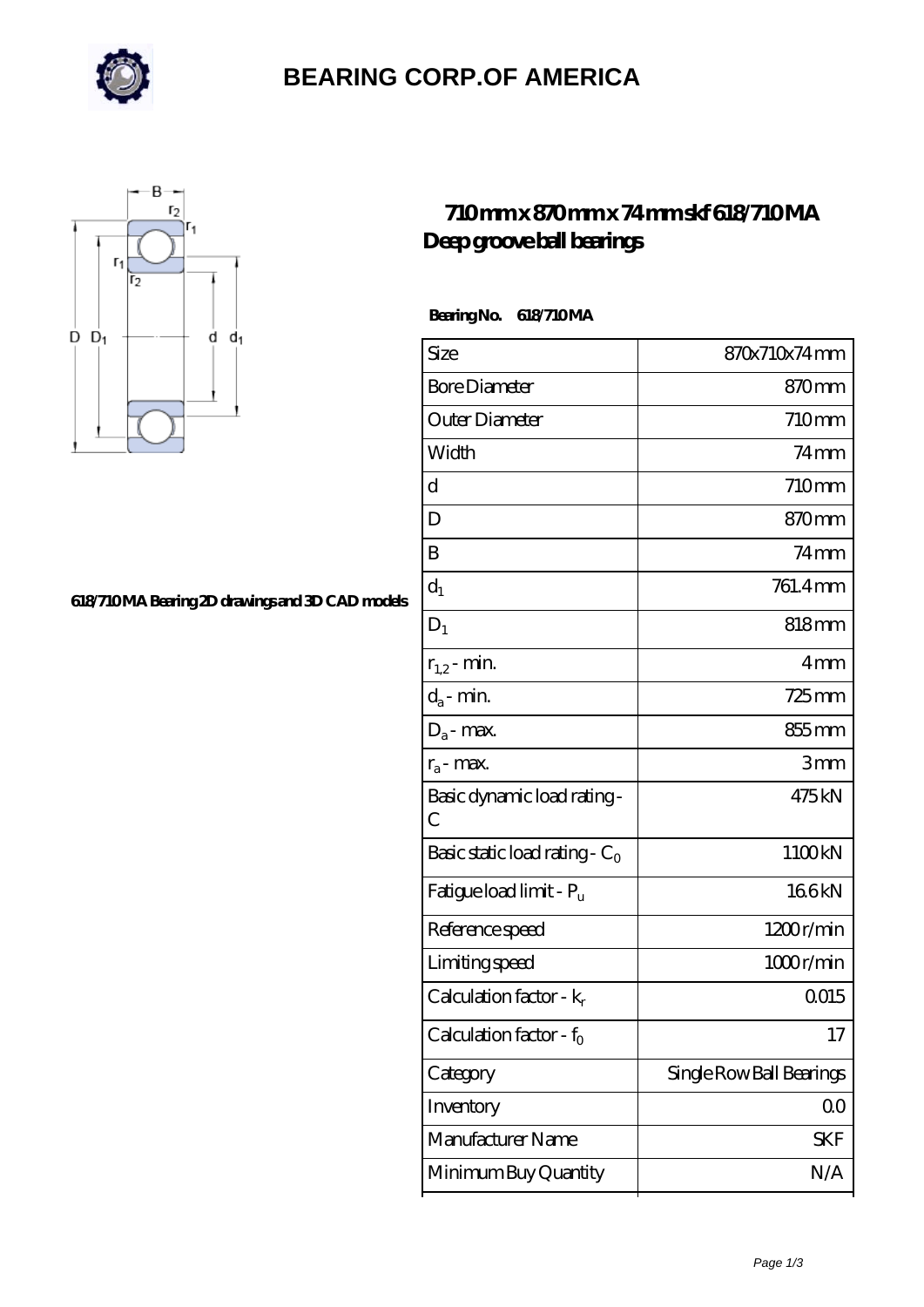

# **[BEARING CORP.OF AMERICA](https://richiecusick.com)**

| Weight / Kilogram                  | 122.97                                                                                                                                                                                                                       |
|------------------------------------|------------------------------------------------------------------------------------------------------------------------------------------------------------------------------------------------------------------------------|
| Product Group                      | <b>BOO308</b>                                                                                                                                                                                                                |
| Enclosure                          | Open                                                                                                                                                                                                                         |
| Precision Class                    | ABEC 1   ISO PO                                                                                                                                                                                                              |
| Maximum Capacity / Filling<br>Slot | No                                                                                                                                                                                                                           |
| Rolling Element                    | <b>Ball Bearing</b>                                                                                                                                                                                                          |
| Snap Ring                          | No                                                                                                                                                                                                                           |
| <b>Internal Special Features</b>   | No                                                                                                                                                                                                                           |
| Cage Material                      | <b>Brass</b>                                                                                                                                                                                                                 |
| Internal Clearance                 | CO-Medium                                                                                                                                                                                                                    |
| Inch - Metric                      | Metric                                                                                                                                                                                                                       |
| Long Description                   | 710MM Bore; 870MM<br>Outside Diameter; 74MM<br>Outer Race Width; Open;<br>Ball Bearing, ABEC 1   ISO<br>PQ No Filling Slot; No Snap<br>Ring, No Internal Special<br>Features; CO-Medium<br>Internal Clearance; Brass<br>Cage |
| <b>Other Features</b>              | Deep Groove   Centered<br>Outer Ring                                                                                                                                                                                         |
| Category                           | Single Row Ball Bearing                                                                                                                                                                                                      |
| <b>UNSPSC</b>                      | 31171504                                                                                                                                                                                                                     |
| Harmonized Tariff Code             | 8482.105068                                                                                                                                                                                                                  |
| Noun                               | Bearing                                                                                                                                                                                                                      |
| Keyword String                     | Ball                                                                                                                                                                                                                         |
| Manufacturer URL                   | http://www.skf.com                                                                                                                                                                                                           |
| Manufacturer Item Number           | 618/710MA                                                                                                                                                                                                                    |
| Weight / LBS                       | 273087                                                                                                                                                                                                                       |
| Outer Race Width                   | 2913Inch   74 Millimeter                                                                                                                                                                                                     |
| Inner Race Width                   | OInch   OMillimeter                                                                                                                                                                                                          |
| Bore                               | 27.953 Inch   710 Millimeter                                                                                                                                                                                                 |
| Outside Diameter                   | 34.252 Inch   870 Millimeter                                                                                                                                                                                                 |